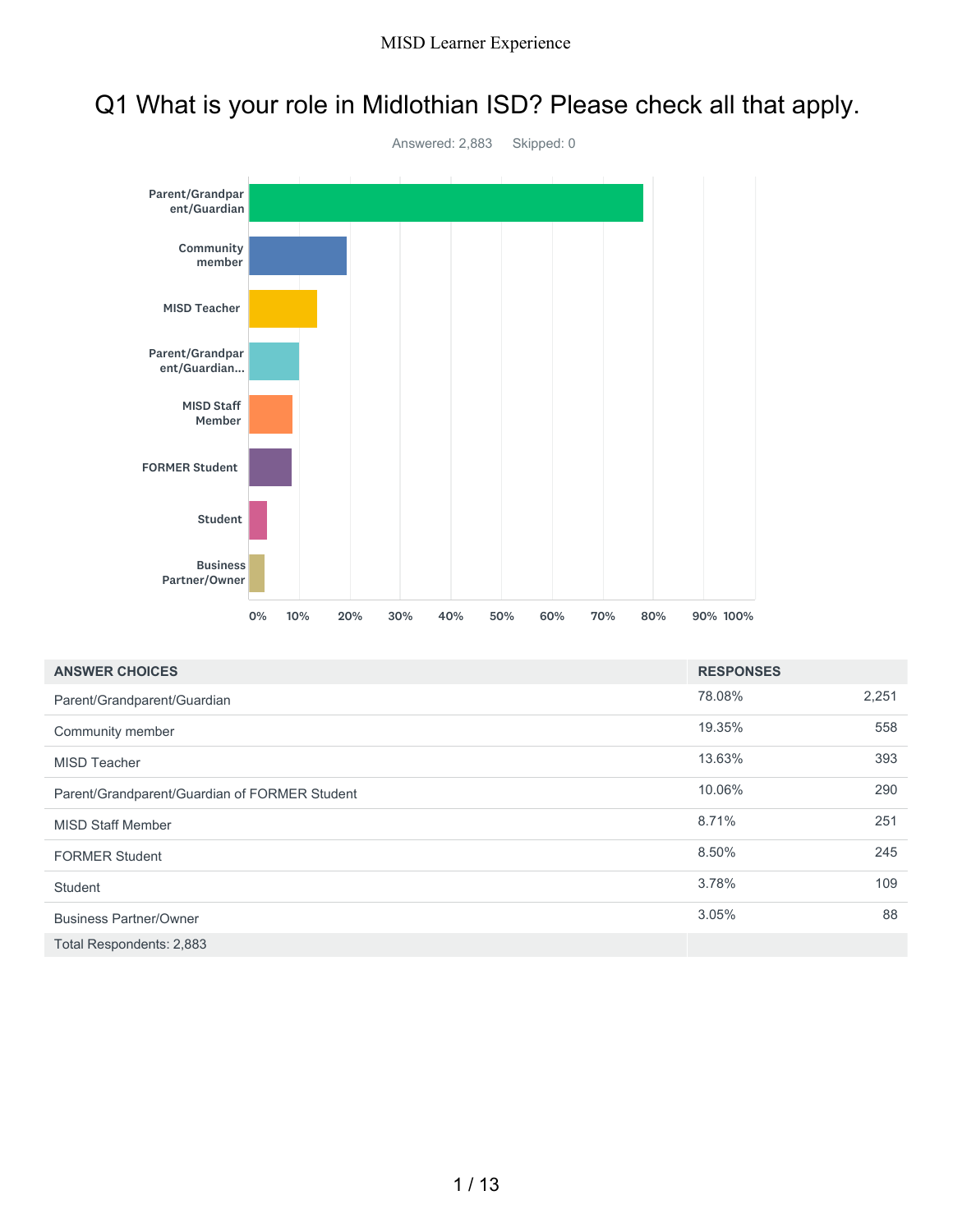# Q2 What part of MISD do you value the most? Please choose up to five (5) options.



| <b>ANSWER CHOICES</b>                              | <b>RESPONSES</b> |       |
|----------------------------------------------------|------------------|-------|
| Academics                                          | 82.72%           | 2,264 |
| High Quality Teachers and Staff                    | 66.97%           | 1,833 |
| College and Career Ready                           | 46.11%           | 1,262 |
| Innovative Approaches to Learning for all Students | 36.54%           | 1,000 |
| Co-Curricular Activities/Student Opportunities     | 30.14%           | 825   |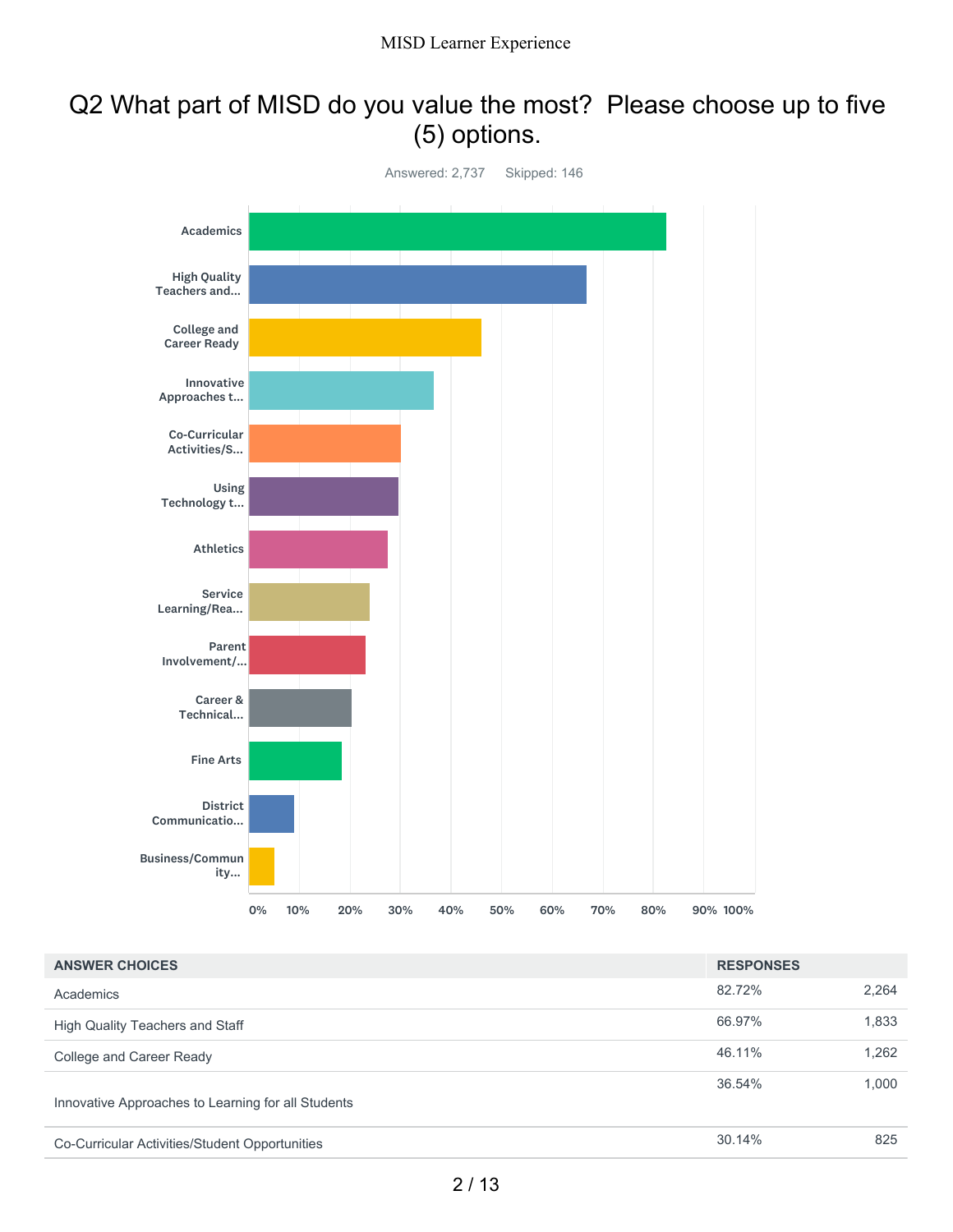| Using Technology to Personalize Learning for all Students | 29.74% | 814 |
|-----------------------------------------------------------|--------|-----|
| <b>Athletics</b>                                          | 27.58% | 755 |
| Service Learning/Real World Learning Applications         | 24.08% | 659 |
| Parent Involvement/Parent Learning Opportunities          | 23.24% | 636 |
| Career & Technical Educational Opportunities              | 20.50% | 561 |
| Fine Arts                                                 | 18.45% | 505 |
| <b>District Communication Efforts</b>                     | 8.91%  | 244 |
| <b>Business/Community Partnerships</b>                    | 5.19%  | 142 |
| Total Respondents: 2,737                                  |        |     |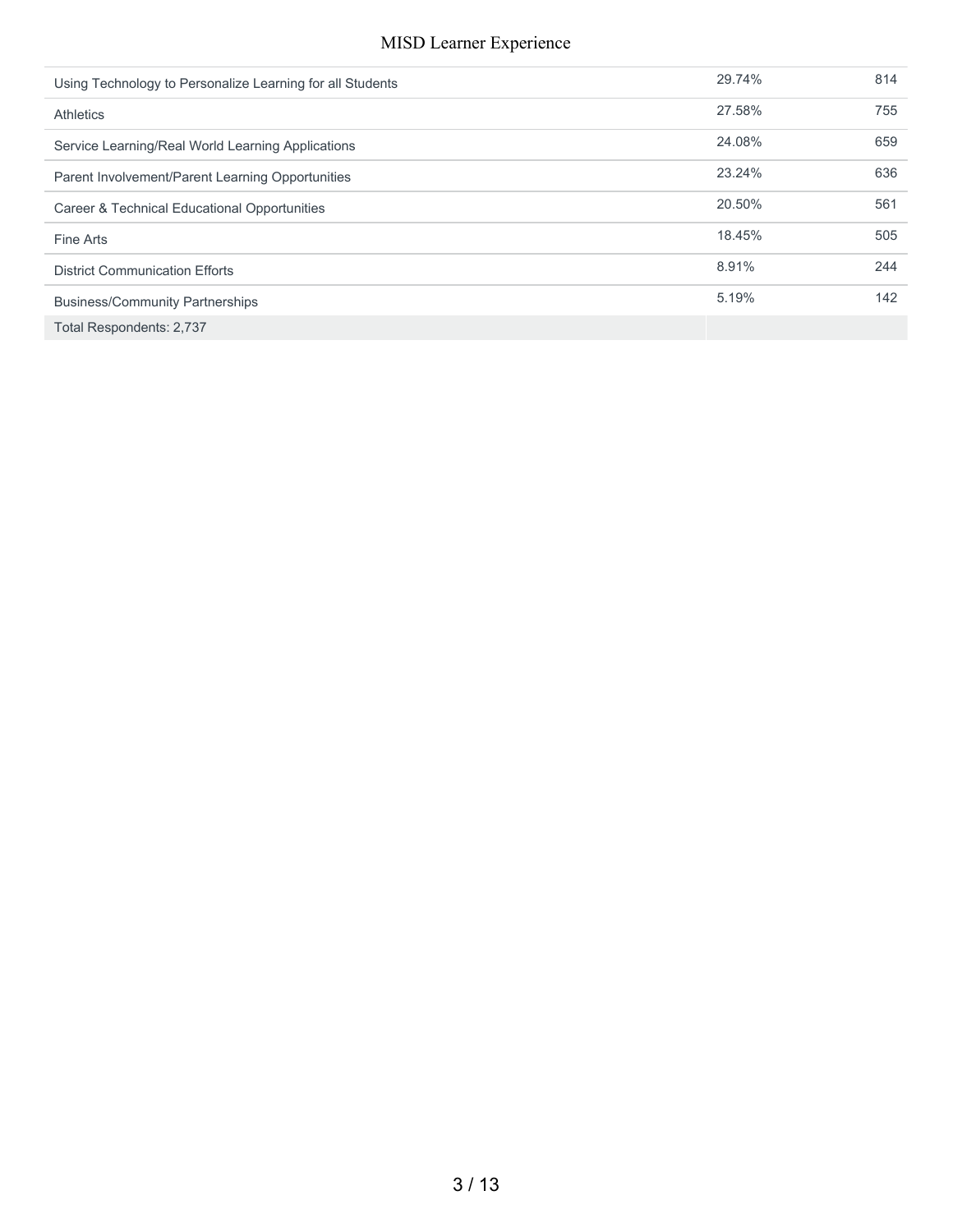Q3 In reflecting on our district's vision, "Inspiring Excellence Today to Change the World Tomorrow," what are the future ready skills you feel students should develop as a result of their time in school? Choose your top five (5) options.



| <b>ANSWER CHOICES</b>                                            | <b>RESPONSES</b> |       |
|------------------------------------------------------------------|------------------|-------|
| Communication (oral, written, digital)                           | 84.24%           | 2.234 |
| Problem Solver                                                   | 66.93%           | 1.775 |
| Independent Thinker/Goal Setter                                  | 56.30%           | 1,493 |
| <b>Critical Thinker</b>                                          | 51.70%           | 1,371 |
| Collaborator/Collaborative/Working well with Others              | 51.66%           | 1,370 |
| Technology Adept/Technology Skills/Appropriate use of Technology | 47.78%           | 1.267 |
| Grit/Growth Mindset/Desire to Learn                              | 39.06%           | 1.036 |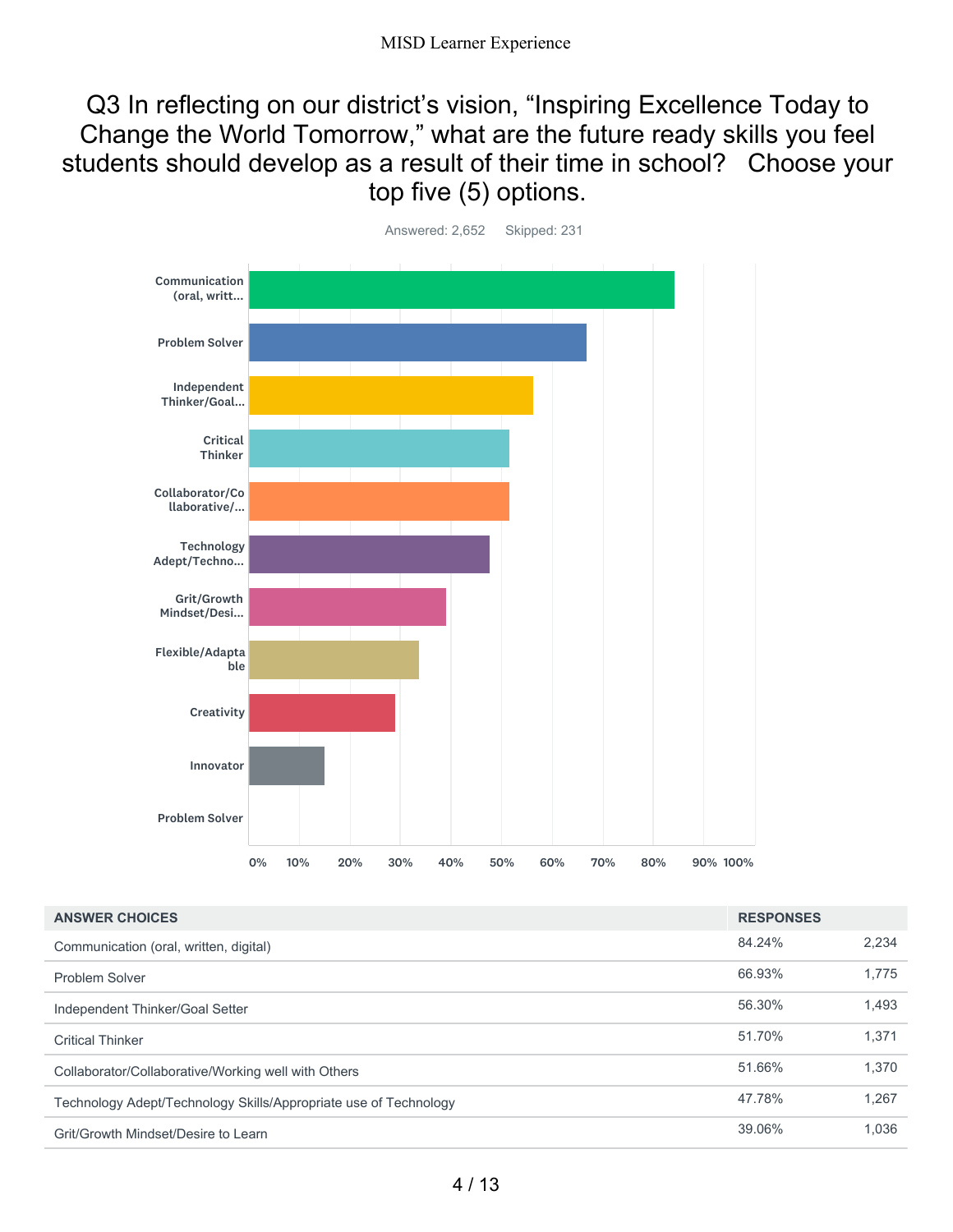| Flexible/Adaptable       | 33.75% | 895 |
|--------------------------|--------|-----|
| Creativity               | 29.03% | 770 |
| Innovator                | 15.01% | 398 |
| Problem Solver           | 0.04%  |     |
| Total Respondents: 2,652 |        |     |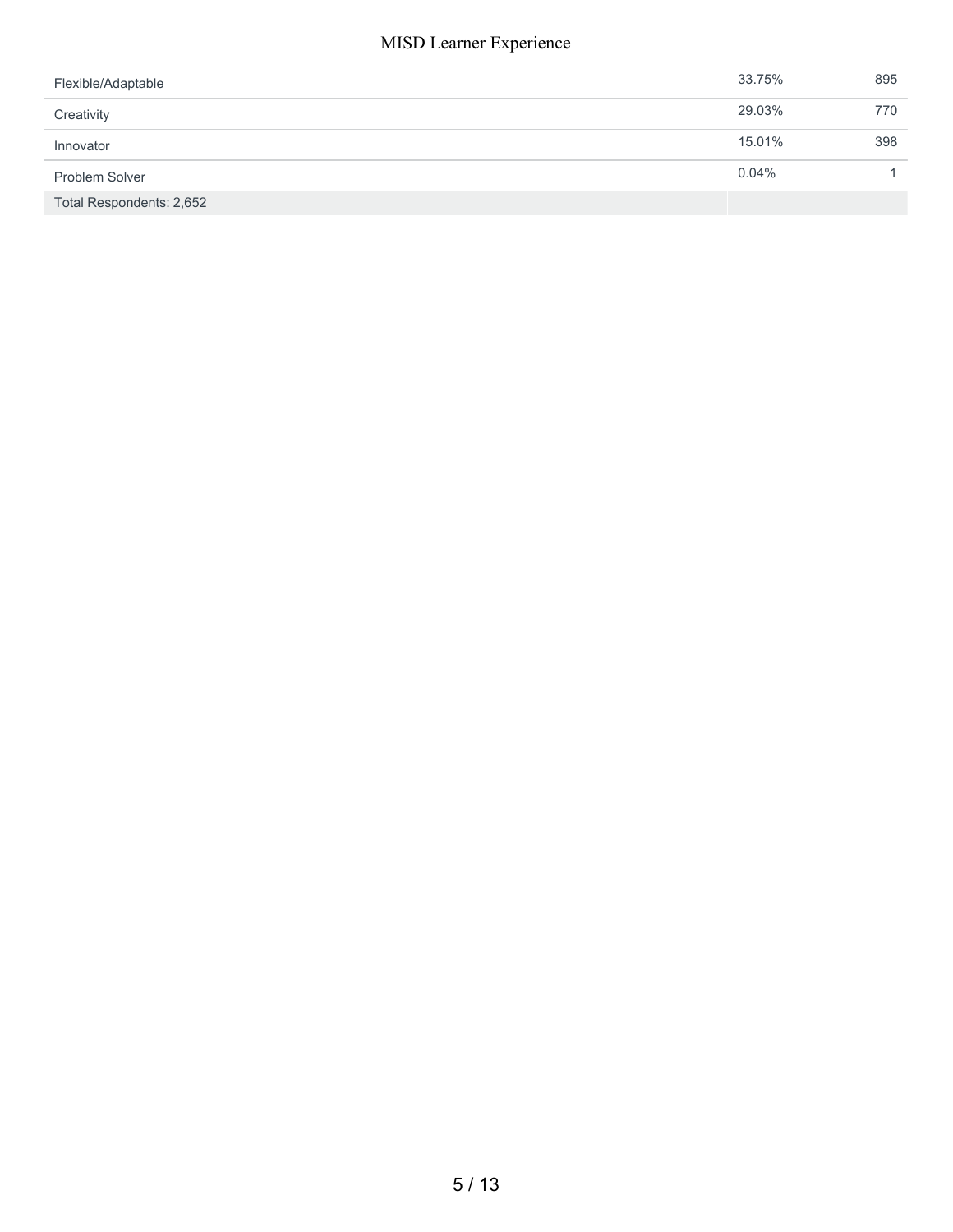# Q4 In thinking about your ideal student learning experience for your child, please select your top five (5) options most important to you.



| <b>ANSWER CHOICES</b>                                                        | <b>RESPONSES</b> |       |
|------------------------------------------------------------------------------|------------------|-------|
| Students are engaged/highly motivated in their learning                      | 68.41%           | 1,763 |
| Students are taught to use their strengths and passions                      | 58.05%           | 1,496 |
| Students are challenged in their learning                                    | 57.24%           | 1,475 |
| Solving real world problems that are tied to content that is taught          | 56.50%           | 1,456 |
| Students feel confident in their learning                                    | 49.94%           | 1,287 |
| Students potential is maximized                                              | 46.95%           | 1,210 |
| Students have choice in how they learn and how to demonstrate their learning | 34.81%           | 897   |
| The learning meets all students' needs                                       | 33.57%           | 865   |
| Taking risks and valuing perseverence                                        | 26.66%           | 687   |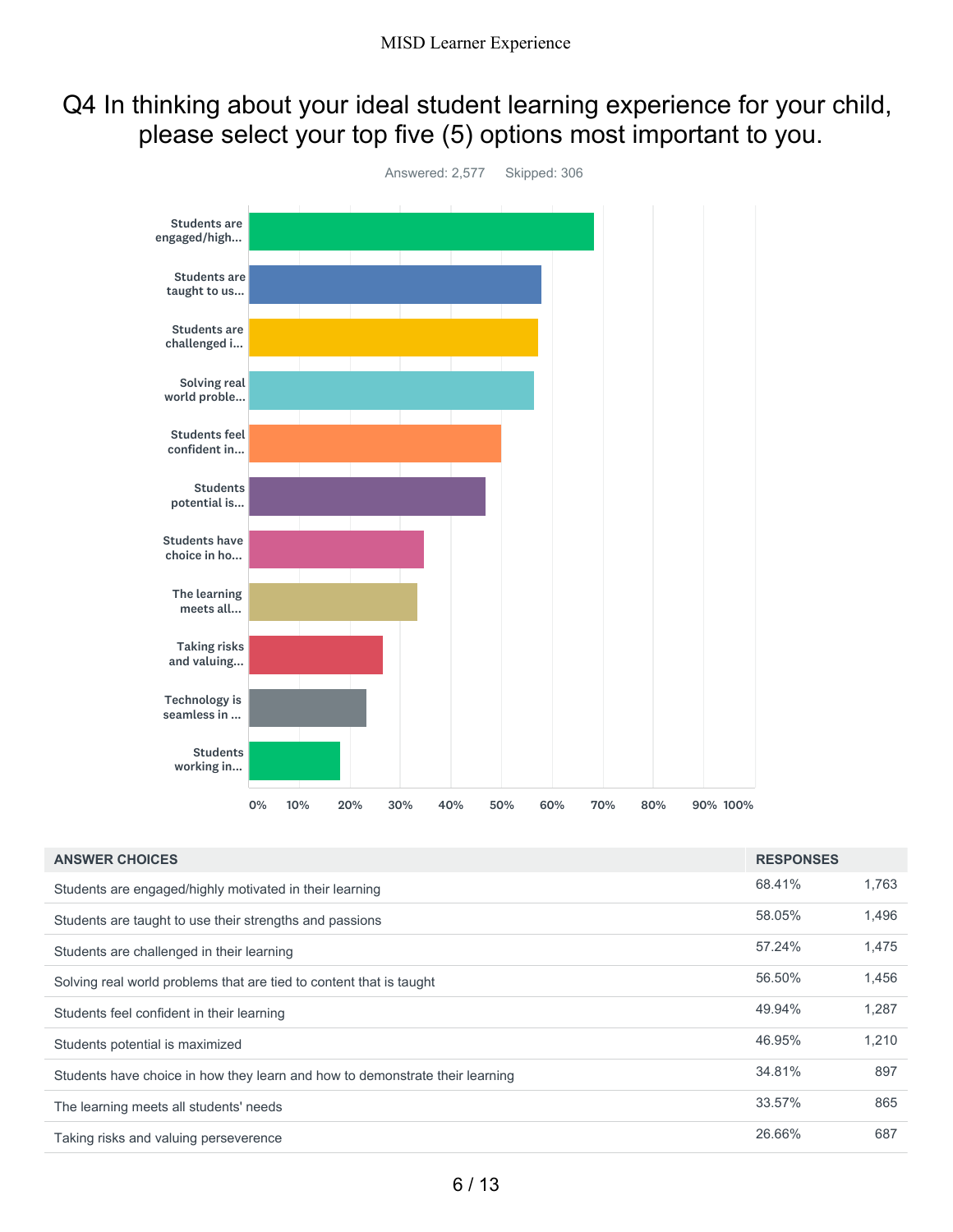| Technology is seamless in the learning process | 23.36% | 602 |
|------------------------------------------------|--------|-----|
| Students working in collaborative groups       | 18.24% | 470 |
| Total Respondents: 2,577                       |        |     |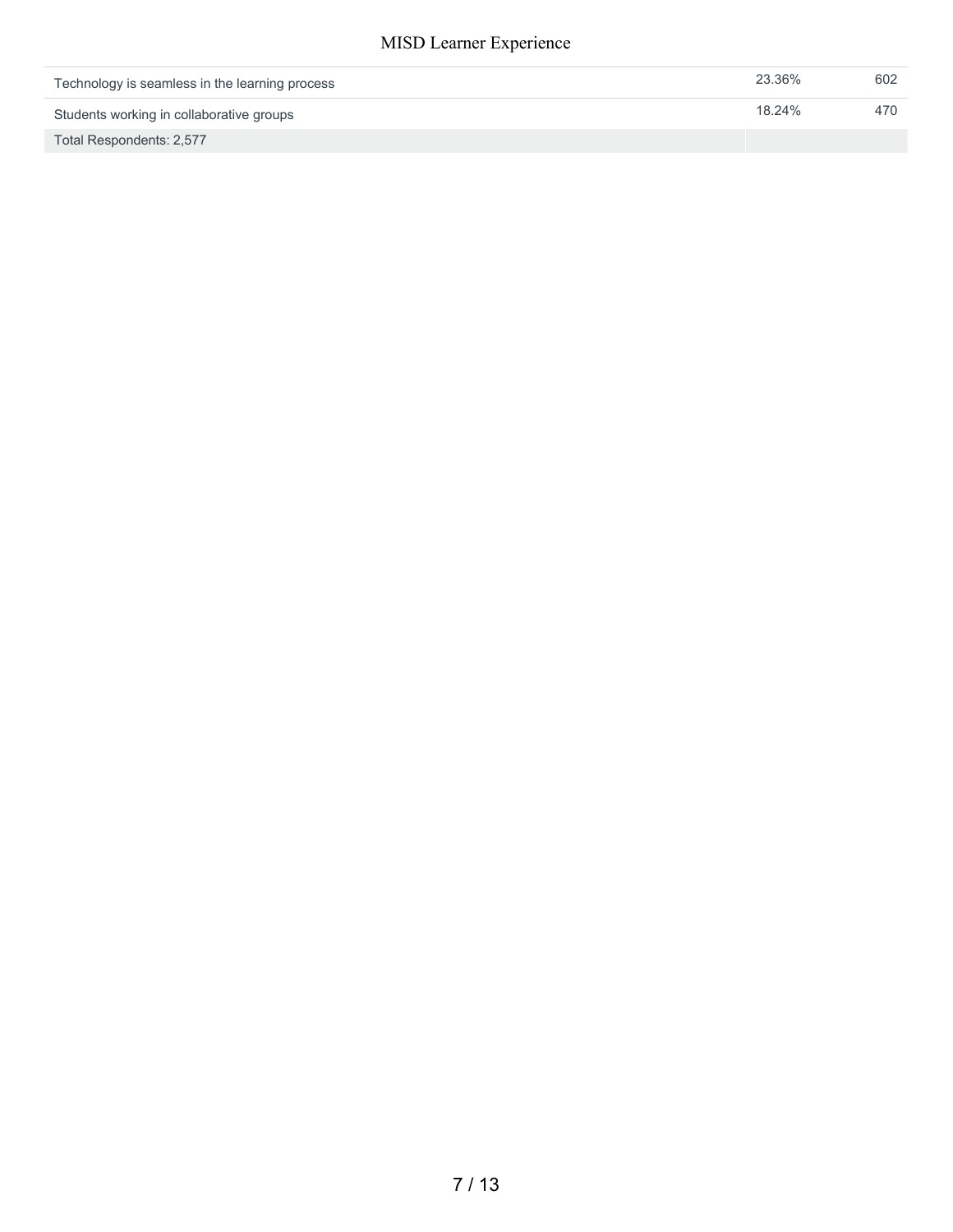### Q5 Reflecting on your answers to question 4, what is the role of the teacher to ensure the ideal student learning experience can be realized? Please choose four (4) options listed below.



69.37% 1,753 55.12% 1,393 49.78% 1,258 46.34% 1,171 41.75% 1,055 35.89% 907 35.62% 900 29.40% 743 22.16% 560 Total Respondents: 2,527 **ANSWER CHOICES RESPONSES** Passionate about teaching/Inspiring teacher Establisher of positive, caring learning environment for all students Builder of strong and caring relationships with students Challenges students Strong designer of the learning experience in the classroom (designs lessons to meet the needs of all students) Establisher of high expectations for all students Adaptable to meeting all the needs of students **Facilitator** Provider of multiple opportunities

8 / 13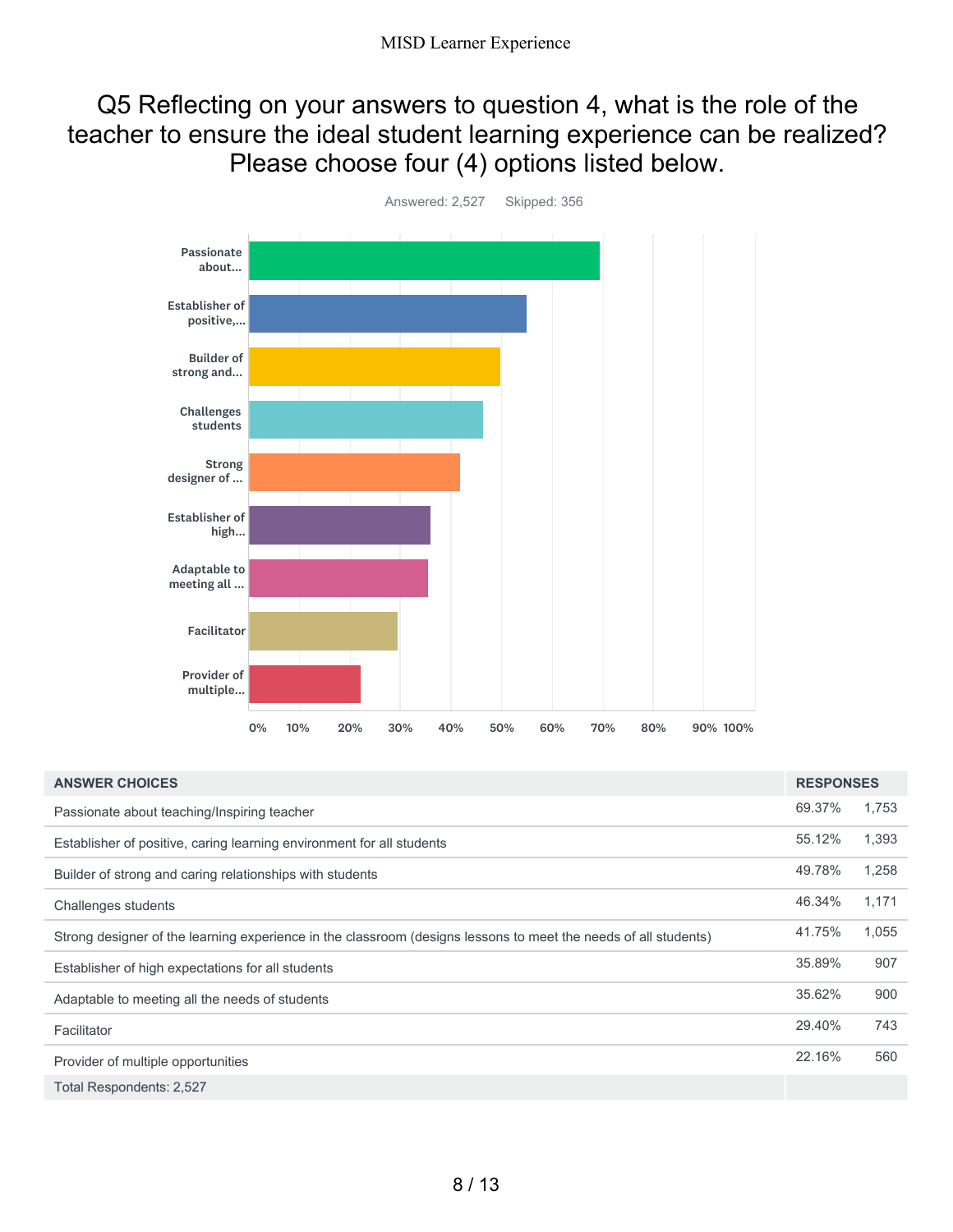Q6 Considering your responses about both the student experience and the teacher's role, what should be the characteristics of the district/campus leader? Please choose up to four (4) options below.



Answered: 2,495 Skipped: 388

| <b>ANSWER CHOICES</b>                                 | <b>RESPONSES</b> |       |
|-------------------------------------------------------|------------------|-------|
| Provides support to teachers and students             | 62.53%           | 1,560 |
| <b>Effective Communicator</b>                         | 56.51%           | 1,410 |
| Fosters a positive environment                        | 55.83%           | 1,393 |
| Empowered to hire and retain quality staff            | 51.54%           | 1,286 |
| Models expectations for students, teachers, and staff | 46.69%           | 1,165 |
| Student centered                                      | 45.33%           | 1,131 |
| Inspirational                                         | 23.17%           | 578   |
| Collaborative in decision-making                      | 22.40%           | 559   |
| <b>Mentor</b>                                         | 20.92%           | 522   |
| Total Respondents: 2,495                              |                  |       |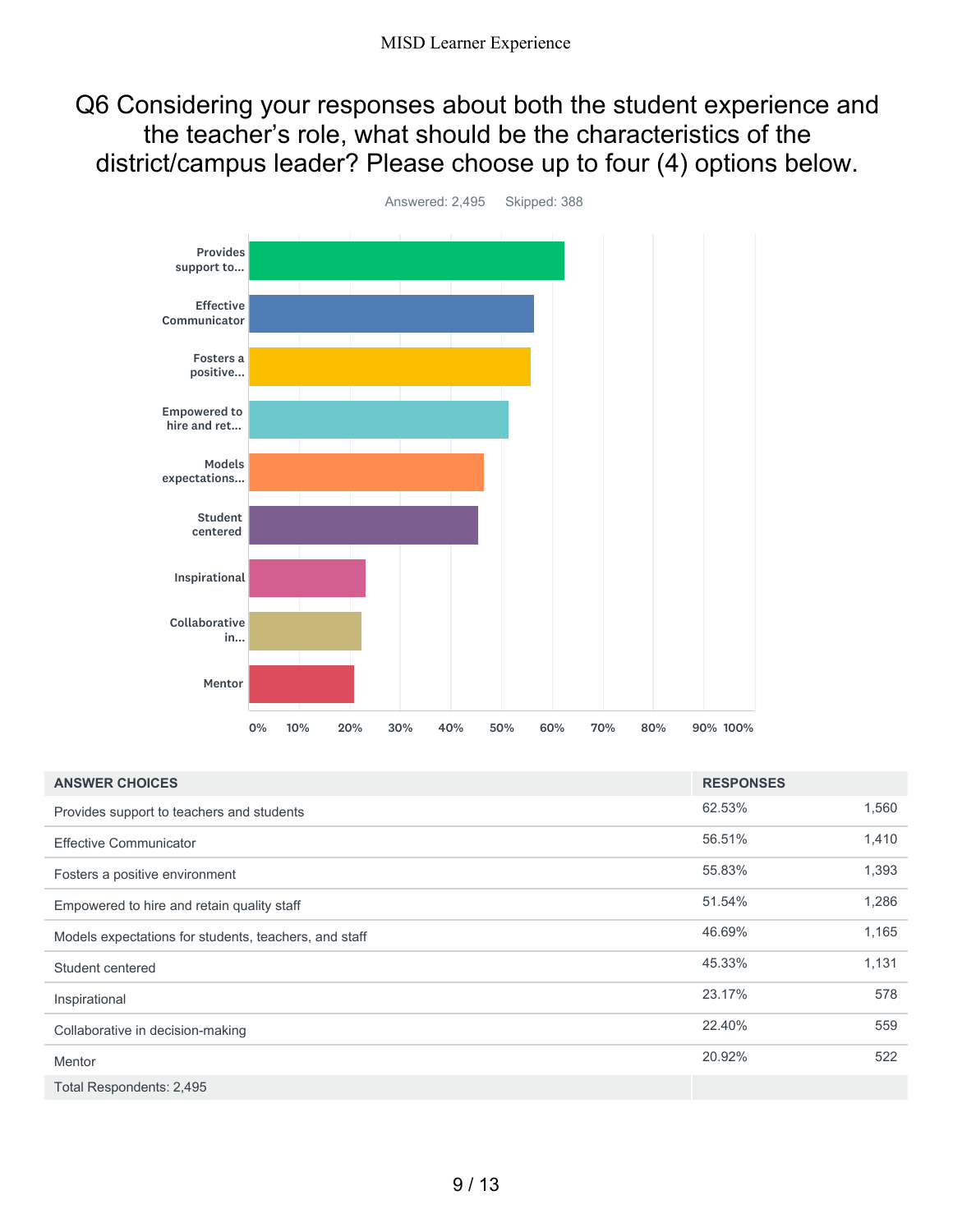### Q7 To ensure the ideal student learning experience is realized, what should the classroom environment look like and what tools are needed? Please choose three (3) options below.



| <b>ANSWER CHOICES</b>                                                                 | <b>RESPONSES</b> |       |
|---------------------------------------------------------------------------------------|------------------|-------|
| Use of technology along with balanced approach to hands on learning                   | 71.15%           | 1.758 |
| Atmosphere of collaboration/Interactive learning environment                          | 64.71%           | 1,599 |
| Classroom environments easily adaptable to whole group discussion and small team work | 50.30%           | 1.243 |
| Learning environment is adaptive to meet the needs of the teacher and content         | 49.05%           | 1.212 |
| Student choice in how to learn the content and in demonstrating the learning          | 29.66%           | 733   |
| Flexible with multipurpose furniture that can easily be moved                         | 20.15%           | 498   |
| Total Respondents: 2,471                                                              |                  |       |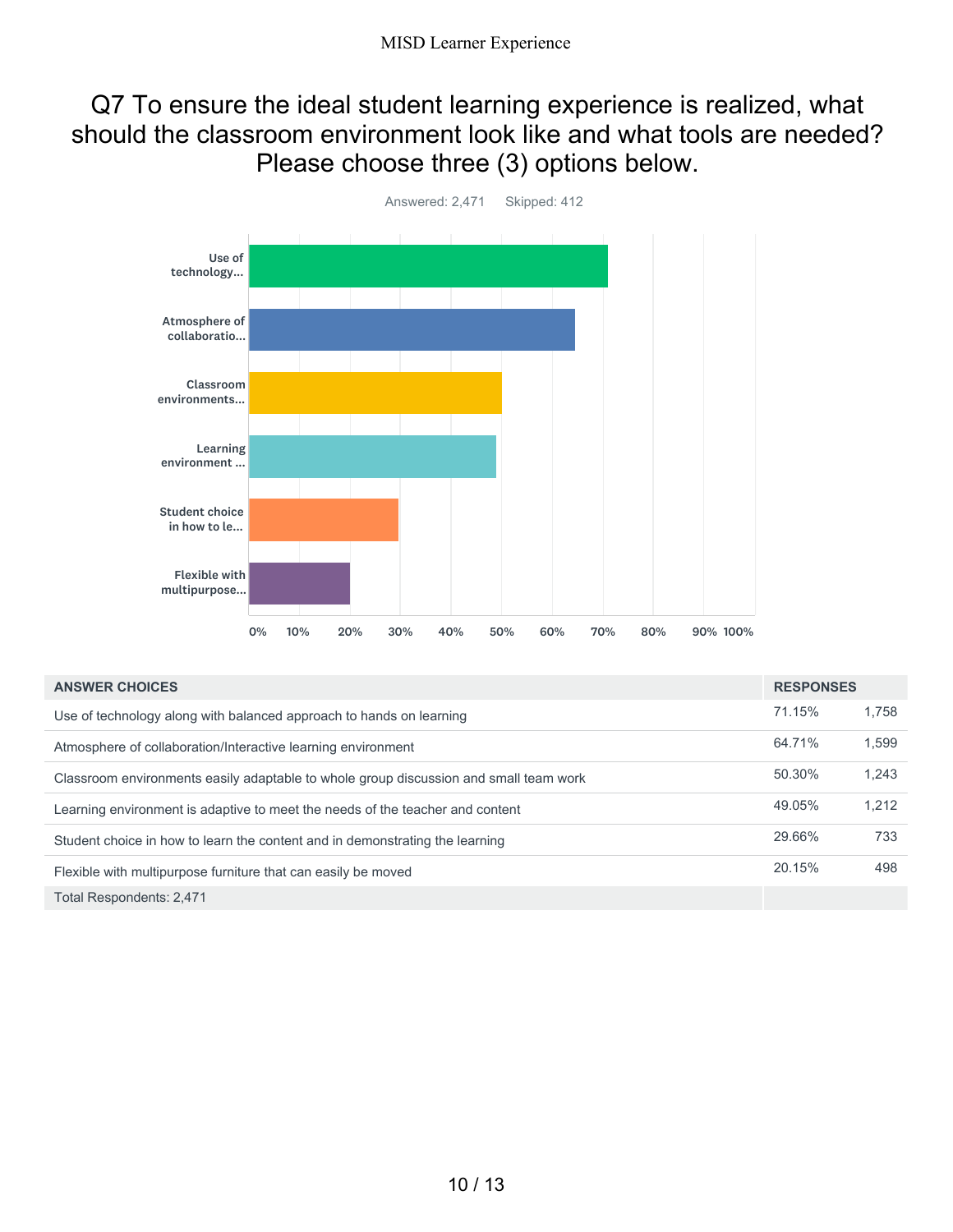Q8 In answering this last question, when you think of your desired student learning experience, what are the most important cultural elements needed to support the experience you want for students? Please select five (5) options below.

Answered: 2,448 Skipped: 435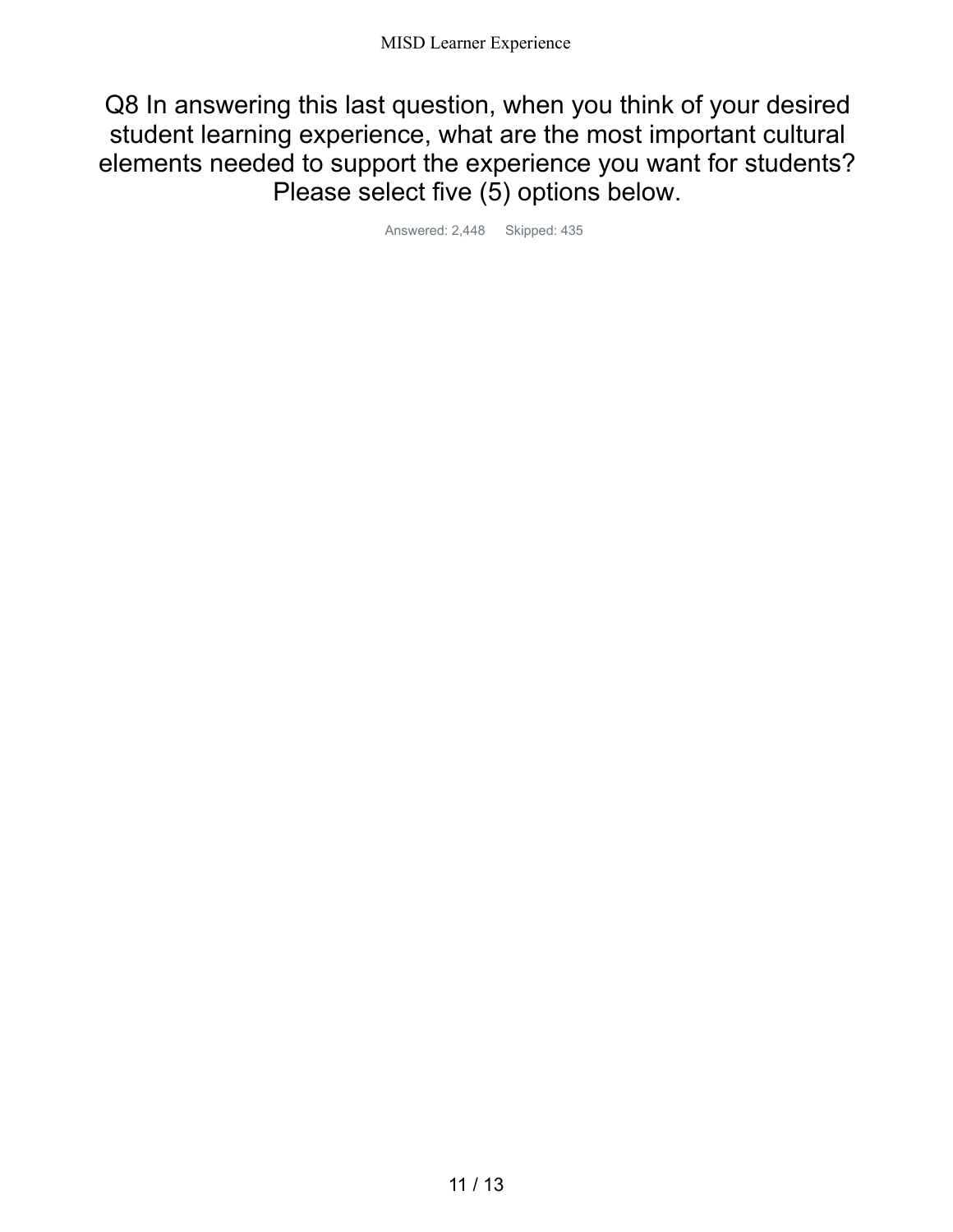



| <b>ANSWER CHOICES</b>             | <b>RESPONSES</b> |       |
|-----------------------------------|------------------|-------|
| Respect/Integrity                 | 58.37%           | 1.429 |
| Positivity                        | 42.93%           | 1.051 |
| Grit/Perseverance/Desire to Learn | 39.22%           | 960   |